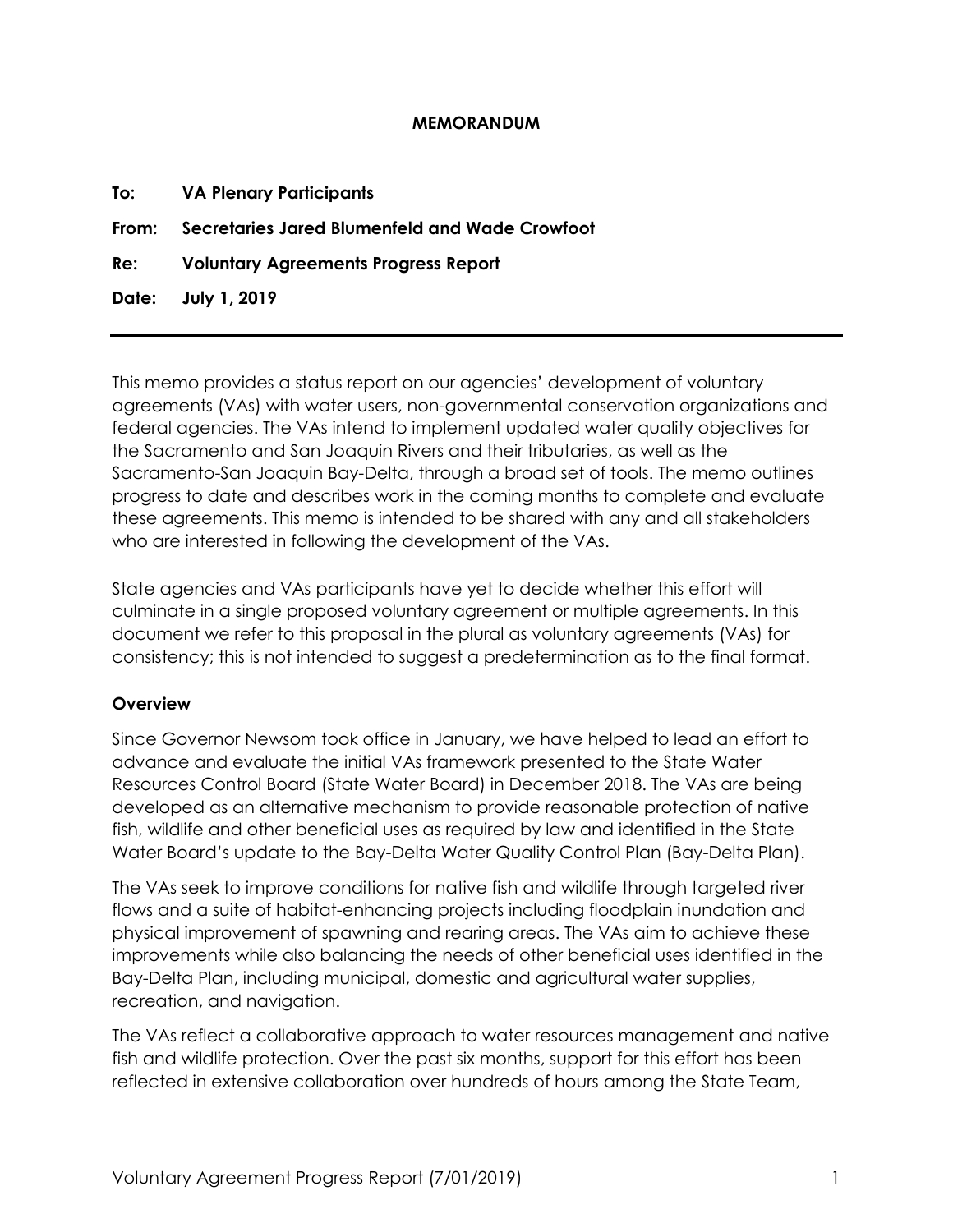Bureau of Reclamation and an array of stakeholders, including dozens of public water agencies and environmental conservation groups.

Our collective effort has involved clarifying the details of complex, interconnected 15 year agreements among dozens of parties to manage flows and restore habitat in the Sacramento and San Joaquin river systems, their tributaries and the Bay-Delta. The proposed VAs are currently being evaluated by the California Natural Resources Agency (CNRA), the California Environmental Protection Agency (CalEPA), the State Water Board, the Department of Water Resources (DWR) and the Department of Fish and Wildlife (DFW) (known collectively as the "State Team") to determine whether they can provide reasonable protection for beneficial uses of Bay-Delta waters as required by law.

It is important to note that many environmental conservation groups participating in the process have raised concerns regarding the adequacy of the VAs flow and non-flow assets to achieve required outcomes. At the same time, many water users have expressed concerns about the prospect of being asked to contribute more assets beyond what was outlined in VAs presented to the State Water Board in December 2018.

On March 1, the Directors of DWR and DFW submitted two documents to the State Water Board:

- 1. An updated Project Description for the VAs that provided more detailed information about the assets being offered in the agreements, including water flows, funding, accelerated implementation of habitat improvements, and a science based decision-making process to manage flows.
- 2. A Planning Agreement to guide further work needed to complete the VA proposals. The Planning Agreement set a target date of June 30, 2019, to resolve several outstanding legal and policy questions regarding the proposed VAs and to further refine certain elements of the project description.

# **Status of the Voluntary Agreements**

We are pleased to report substantial progress since March 1 to further develop and evaluate the VAs. Work has advanced through three primary work groups, each composed of representatives from the State Team, the Bureau of Reclamation, water agencies and environmental groups:

1. The **Assets to Outcomes Work Group** is identifying how the water flows, habitat and funding provided through the VAs—known as "assets"— could result in measurable, achievable outcomes that will reasonably protect native fish species and other beneficial uses. The goal of this work group is to provide the State Water Board with information necessary to determine whether the VAs' assets will result in providing reasonable protection of the beneficial uses as required by law.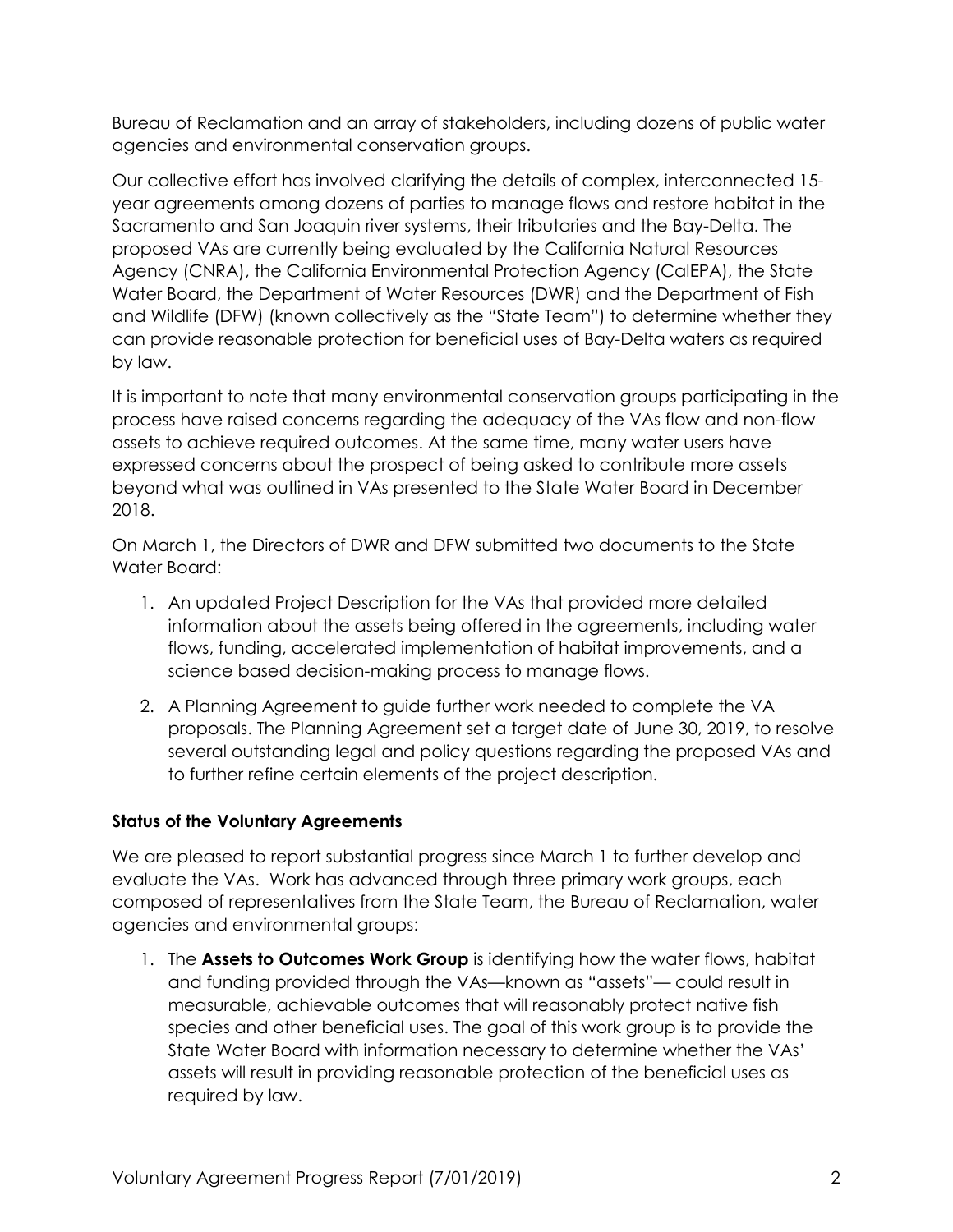- 2. The **Governance, Science and Adaptive Management Work Group** is structuring a decision-making process that would govern implementation of the VAs to adaptively manage the water flows and habitat provided by the VAs. This group is designing a science program to track and report outcomes of the various assets and provide scientific information to support effective adaptive management. This collaborative decision-making approach utilizing real-time scientific monitoring could significantly improve our state's environmental management of these river systems.
- 3. The **Policy Work Group** is addressing critical path legal and policy questions, such as enforceability of the VAs' terms and appropriate amendments or updates to the Bay-Delta Plan that remain to be resolved. This work group has received extensive support from a Legal Work Group that drafted the Planning Agreement submitted March 1.

The work of each of these three groups is guided by a Plenary meeting of all groups participating in the VAs, which takes place every three weeks and is led by the Secretaries. Detailed below is the specific progress made in each work group, as well as outstanding work yet to be completed.

# *Assets to Outcomes Work Group*

 $\overline{a}$ 

Since March 1, this work group has completed an enormous amount of work. First, it has clarified the complicated details regarding the water flows and habitat projects proposed by participating water agencies in each tributary; this clarification is essential for the State Team to analyze the VAs.

The work group has also discussed the methodology that will be used to analyze these assets and the outcomes they can be anticipated to produce, as well as an approach to comparing the outcomes generated by the VAs assets to the outcomes generated by the unimpaired flows proposed by the State Water Board staff.

Extensive discussion has taken place about how to analyze the water flow assets in the state's current analytical models, including CalSIM, SacWAM, and WSE. <sup>1</sup> The State Water Board released a preliminary baseline run for SacWAM and held a webinar to review the latest version of the model. DWR and the State Water Board have been working together to assure an understanding of potential differences between CalSIM and SacWAM representation of flow assets, and towards a comparison of baseline runs. These baseline runs are nearly completed, and substantial progress has been made on modeling the VAs and unimpaired flows. <sup>2</sup> Once completed, this work will make it possible to analyze and compare the modeled results of the flow assets in each of the

<sup>1</sup> CalSIM, which is a DWR model, and SacWAM and WSE, which are State Water Board models, all assess the effects of hydrologic changes in the Sacramento and San Joaquin River systems. <sup>2</sup> These models are based on a monthly time step; other tools that can complement them by evaluating items like water temperature on a daily time step may be considered and integrated into the analysis as well.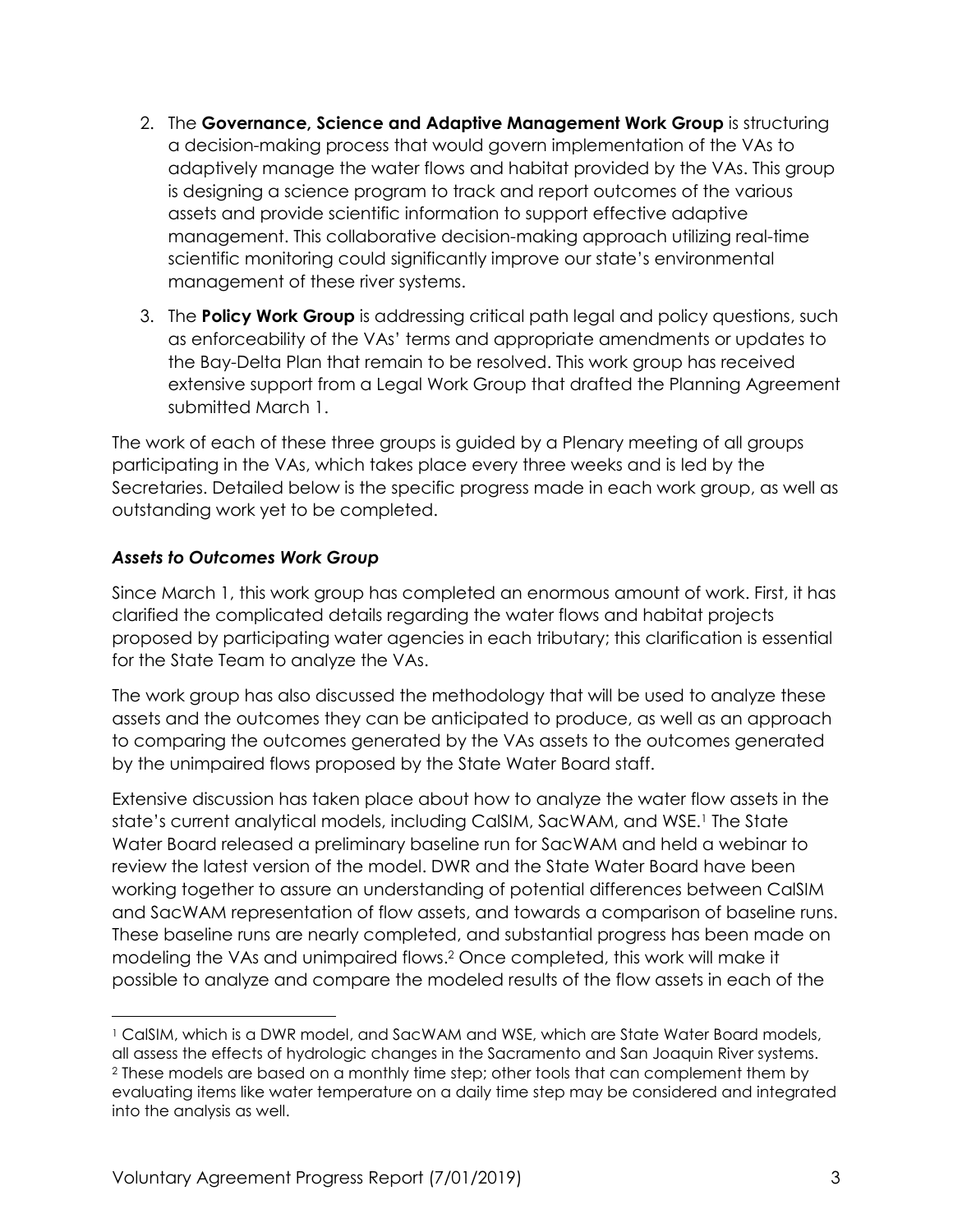tributaries and in the Delta, and will allow individual river systems to perform important analysis and understand parameters such as water temperature.

This work group has also clarified details of habitat enhancements proposed in the VAs so these assets can be analyzed for anticipated outcomes. Two different analytical tools will be used to evaluate the habitat assets– one in the tributaries and the other in the Delta. The first tool will assess the relationship between water flows and habitat improvement and expansion in each tributary and produce information to evaluate whether the combination of flow and non-flow measures meets specific suitability requirements and can support healthier native fish populations. The other Deltafocused tool utilizes a hydrodynamic model to evaluate the impacts of different variations of flow and habitat assets on various fisheries habitat indicators such as water depth, velocity, salinity, etc. Ultimately, the CalSIM and SacWAM hydrological analyses must be paired with these two habitat appraisal tools to produce an overall assessment of the VAs' combined flow and habitat approach and its ability to contribute to the Bay-Delta Plan's objectives.

The Assets to Outcomes workgroup is also developing biological and environmental targets (BETs) for the VAs to guide both finalization of the agreements and scientific monitoring and decision-making during the 15-year term of the agreements. Some BETs will establish compliance targets, which will define the intended contribution of the VAs towards meeting the legal and policy requirements of the Bay-Delta Plan. Other BETs will serve as benchmarks to track the success of the VAs by evaluating their effectiveness in improving the success of native fish and wildlife at different life stages and in different locations; understanding the response of native fish and wildlife; and improving scientific understanding throughout the watersheds. This work group will need to finalize BETs and integrate them into the governance, science and adaptive management program so they can inform the deployment of available assets to provide the greatest biological benefits. These activities will be completed in coordination with the Governance, Science and Adaptive Management Work Group.

In a separate but related process, the State Water Board is developing a set of biological goals as required by the current Bay-Delta Plan. These biological goals are broader and concern all implementation actions in the Bay-Delta watershed, including actions that are required for water rights holders who are not parties to a VA. The BETs developed though the VAs process will be integrated with the State Water Board's broader biological goals.

In the coming months, the work group will work closely with the State Team to explore further revisions to flow modeling and to discuss the results of analysis of flow and nonflow assets. This discussion is expected to yield a preliminary quantitative and qualitative assessment of the outcomes of the VAs and a description of how VAs outcomes compare with the outcomes expected from the State Water Board's unimpaired flow approach. This group will also need to finalize a set of biological and environmental targets, describe how these targets will be incorporated into the VAs, and inform the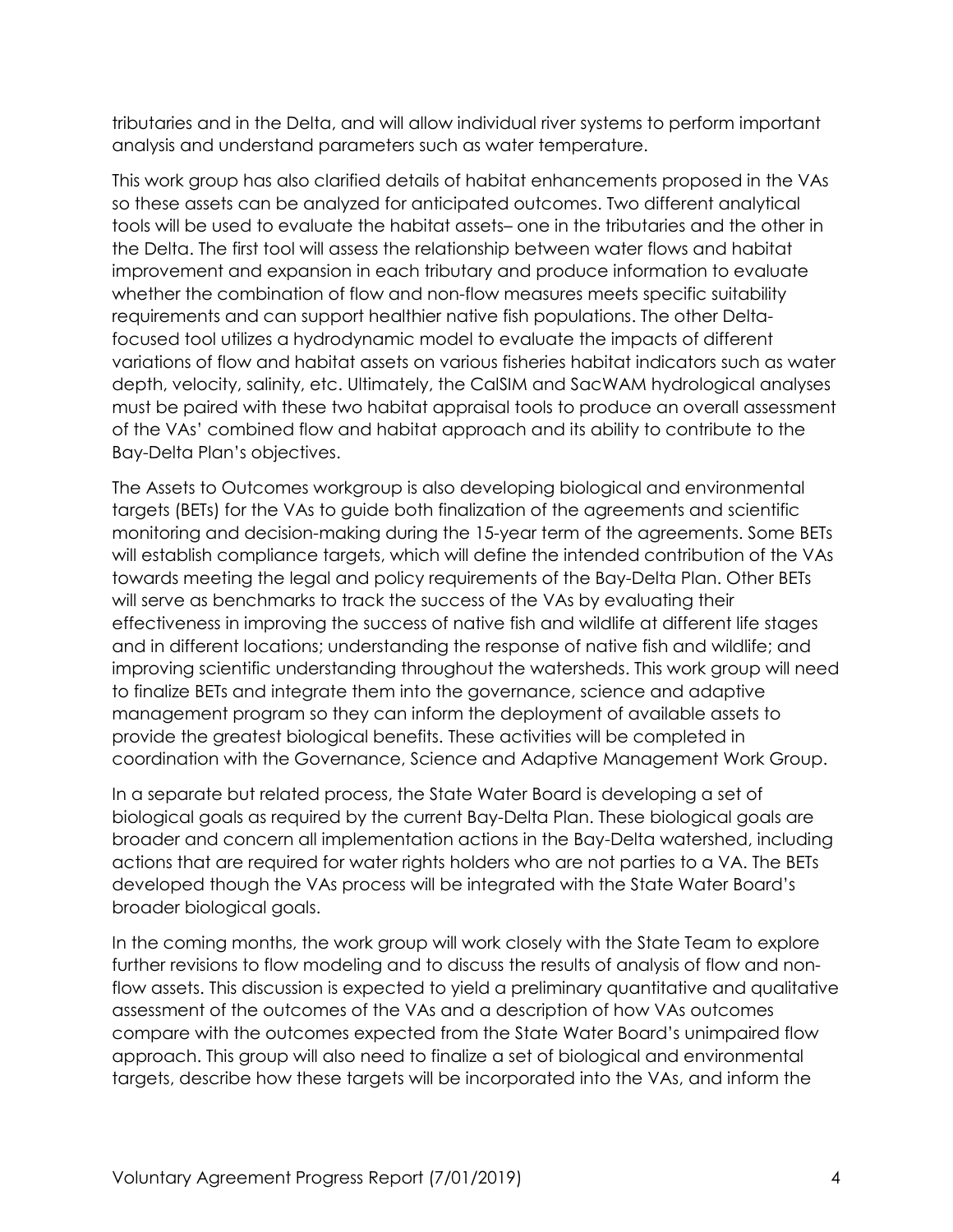drafting of a report to examine and articulate the scientific basis for the VAs approach to attaining required outcomes.

## *Governance, Science and Adaptive Management Work Group*

This work group has made significant progress since March 1 developing recommendations for the governance and science program of the VAs. The description of the proposed VAs governance now includes:

- 1. Principles to guide how parties to the VAs will work together to implement the agreements;
- 2. A collaborative governance structure intended to balance regional capabilities and constraints in the tributaries and the Delta with a systemwide approach;
- 3. A consensus-oriented strategic planning and decision-making approach for the deployment of VAs assets that is intended to be science-based and transparent; and
- 4. A process for reviewing progress toward desired environmental and biological outcomes and recommending adjustments to the deployment of assets to achieve improved outcomes.

These recommendations have been informed by successful collaborative governance structures for shared water management in other areas of the country, which have been highlighted by consultants from Compass—a nationally recognized expert on water governance retained by this work group.

The updated VAs science program description includes functions and products that are intended to: track and report on the deployment of VAs assets and associated progress toward VAs targets; help reduce management-relevant uncertainties; and recommend adaptive management adjustments to the deployment of VAs assets (to the extent that the deployment of VAs assets is flexible).

Several important aspects of the VAs governance system are unresolved and require additional detail on the VAs assets and resolution of several key policy questions. These policy questions include, but are not limited to: 1) the State Water Board's role in VAs implementation; 2) how funding for habitat projects and science activities will be collected and allocated, and how state funding will be used; 3) whether there should be a single, master agreement for all parties or individual agreements, and who the signatories should be; and 4) what will happen if desired or required environmental outcomes (as defined by BETs) fail to materialize, despite compliance with deployment requirements for VAs assets. The Policy Work Group is the designated forum for discussion of issues and will be addressing them in coming weeks. While these questions are being discussed and resolved, this work group will further develop proposed governance structures and processes for specific tributaries and the Delta.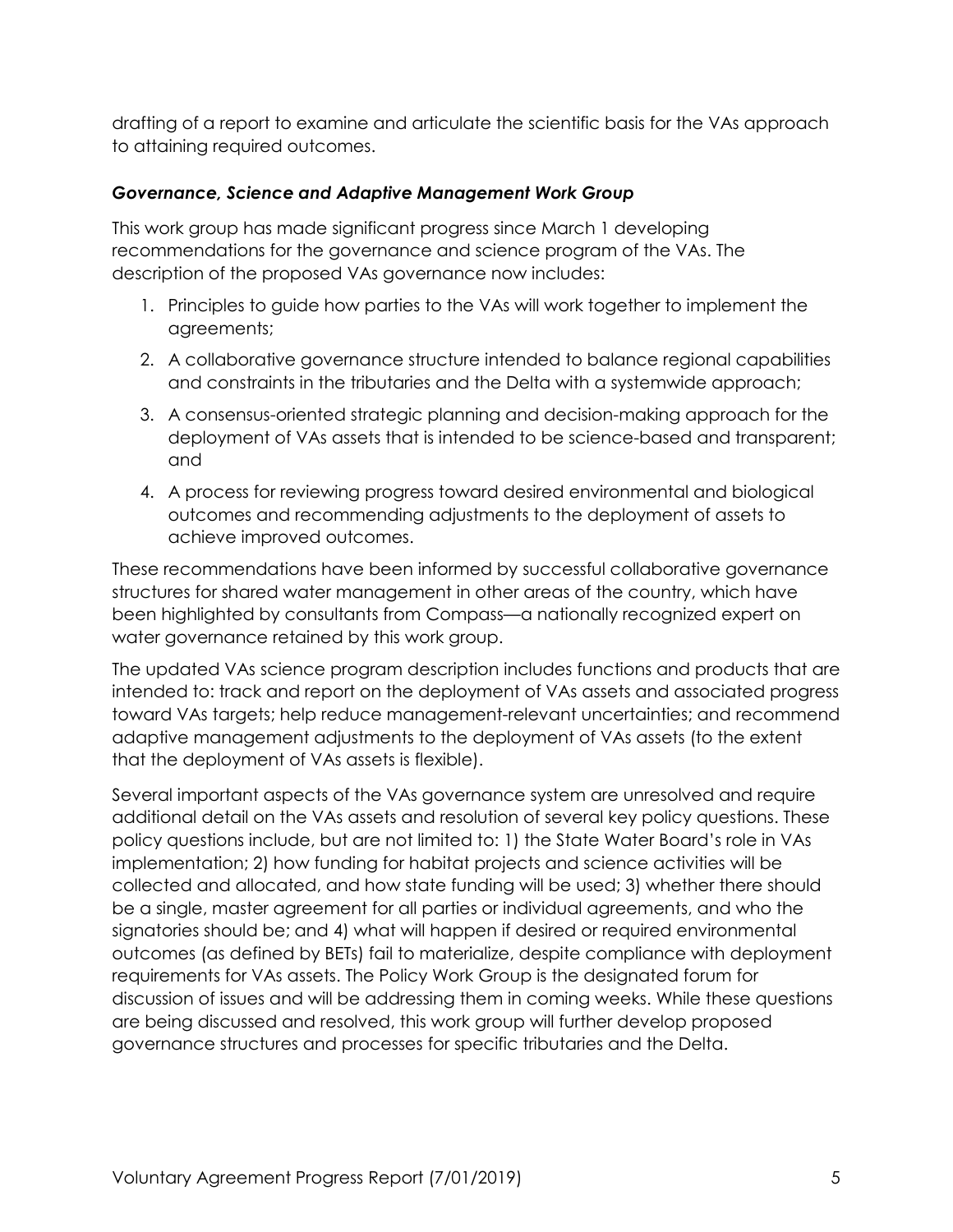## *Policy Work Group*

In February, a Legal Work Group was organized to draft the Planning Agreement submitted to the State Water Board on March 1. This Planning Agreement identified several critical path legal and policy issues that must be resolved to complete the proposed VAs. Accordingly, consensus on these issues is critical to successful VAs. In April, a Policy Work Group was formed that includes representatives of each tributary participating in the VAs and environmental conservation organizations to discuss and recommend to the Plenary aligned approaches on these important critical path issues.

The Policy Work Group has focused on five principal issues:

- 1. Whether the Bay-Delta Plan should be amended to include a new or modified water quality objective related to the viability of native fishes;
- 2. What assurances the State Water Board should provide that it will not require additional contributions of flows or funds from the parties during the term of the VAs;
- 3. How should the State Water Board enforce the commitments contained in the VAs;
- 4. How the VAs relate to non-settling parties; and
- 5. What happens at the end of the VAs' 15-year term.

Working closely with the State Team, the Policy Work Group met regularly in May and June to develop a document that identifies key options for resolving critical path issues and provides a brief policy rationale for each option. The Policy Group continues to meet weekly to discuss these options with the intent of coalescing around agreed-upon approaches.

Looking ahead, the stakeholders, through a regular plenary group meeting, will consider the Policy Work Group's options for resolving these issues. After resolution, the Legal Work Group will undertake drafting legally operative text for incorporation of these policy and legal issues into the VAs.

## **Schedule Moving Forward**

Over the next three months, the three work groups will continue to discuss, develop and ultimately finalize needed components of the proposed VAs. The State Team will need to review the VAs in a comprehensive form, with each of these components inserted, to come to a collective conclusion as to whether the VAs can provide the reasonable protection of beneficial uses required by law.

By October of this year, the State Team expects to have the modeling and scientific analysis nearing completion and the governance and adaptive management structure in close to final form. Assuming the critical path policy and legal questions are also either resolved or close to resolution, the State Team should have enough information